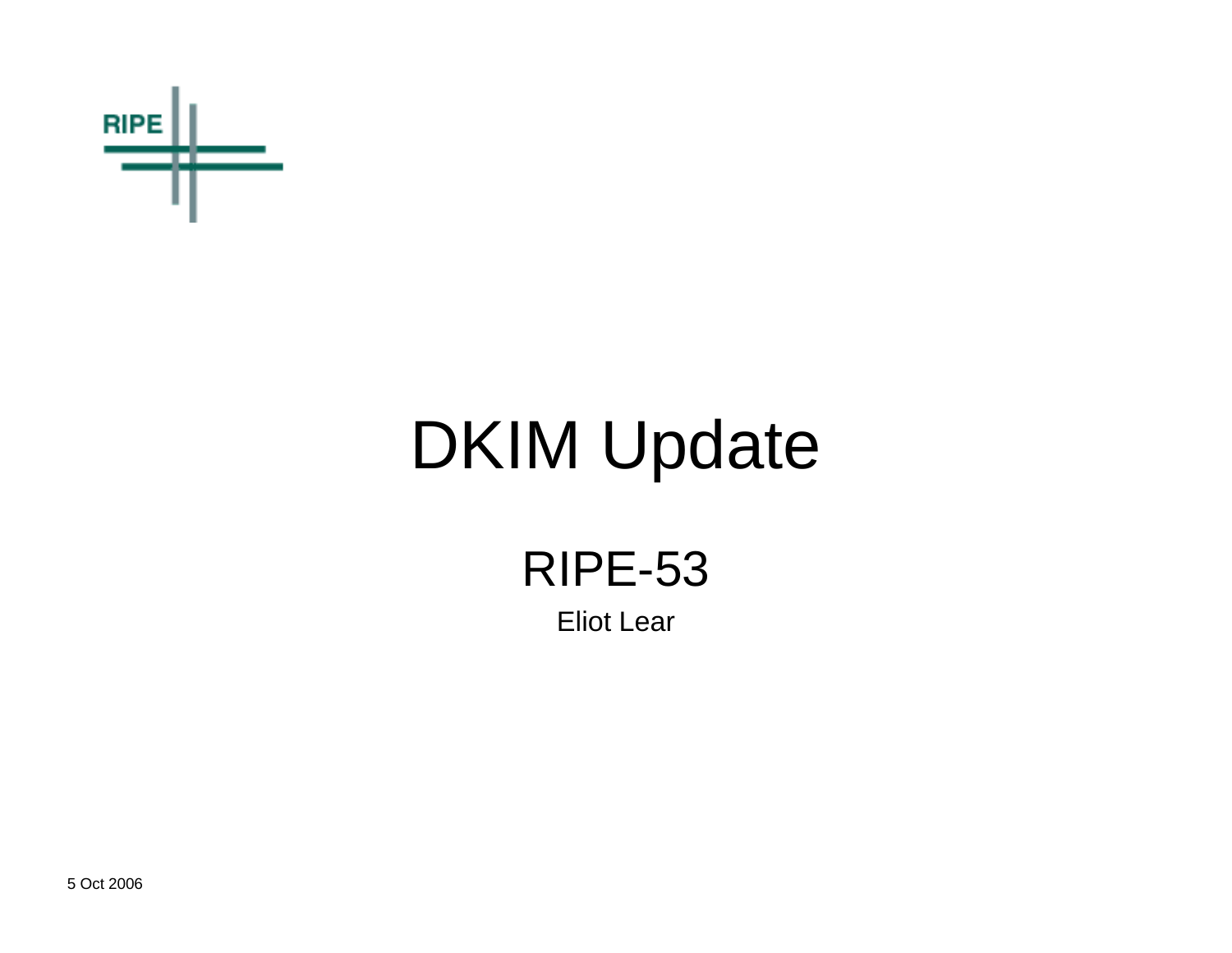

**From The RIPE Anti-Spam WG charter:**

**To develop a "Code of Conduct" to which ISPs might agree to adhere. It is foreseen that this document might be used as an indication that a signing party would make efforts to ensure that their customers are not responsible for abuse of the network resources of others or that they would be prepared to take actions to combat network abuse**.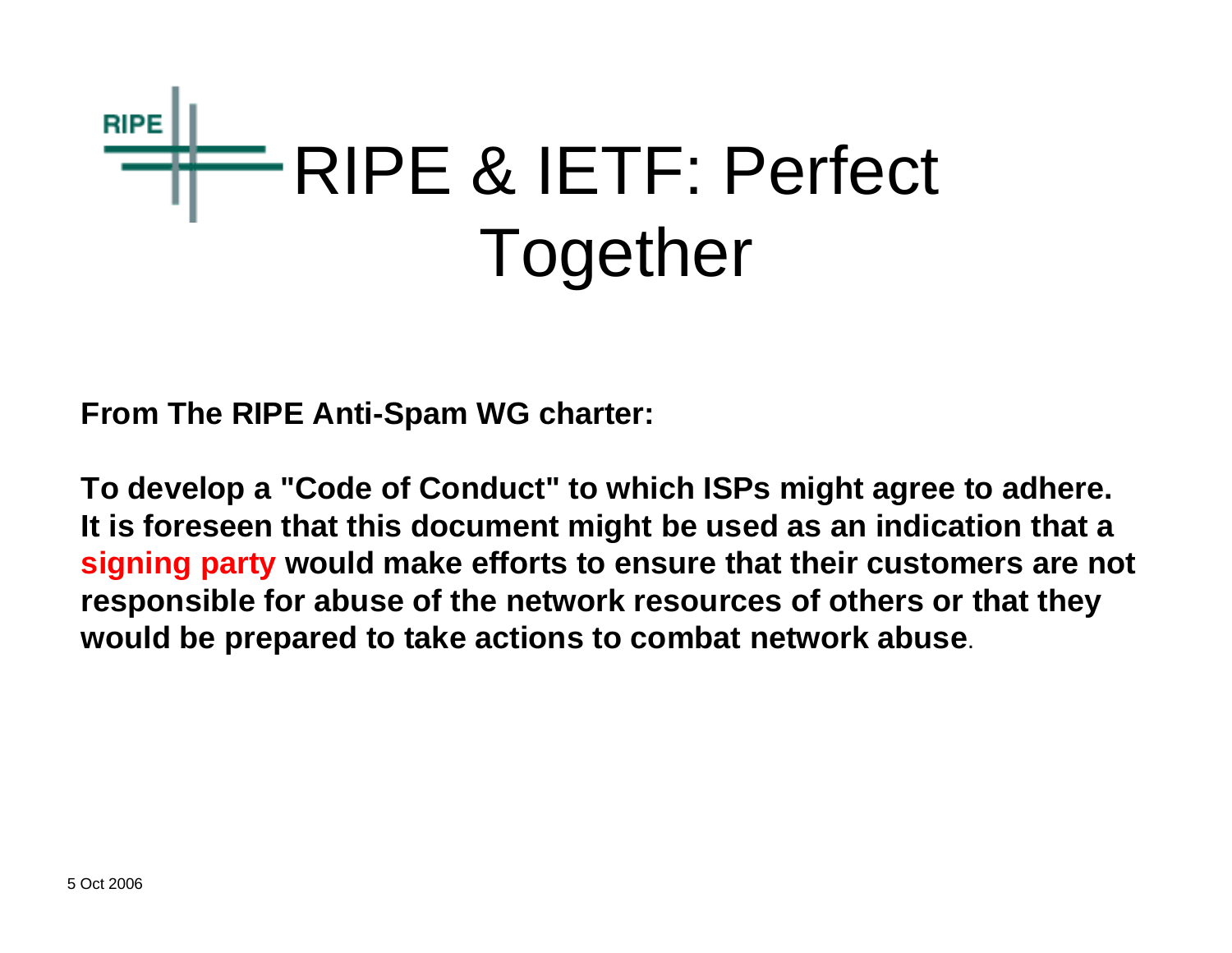

#### True or False?

We can eliminate SPAM through technical means.

False. But we can identify bad actors and reduce it.

5 Oct 2006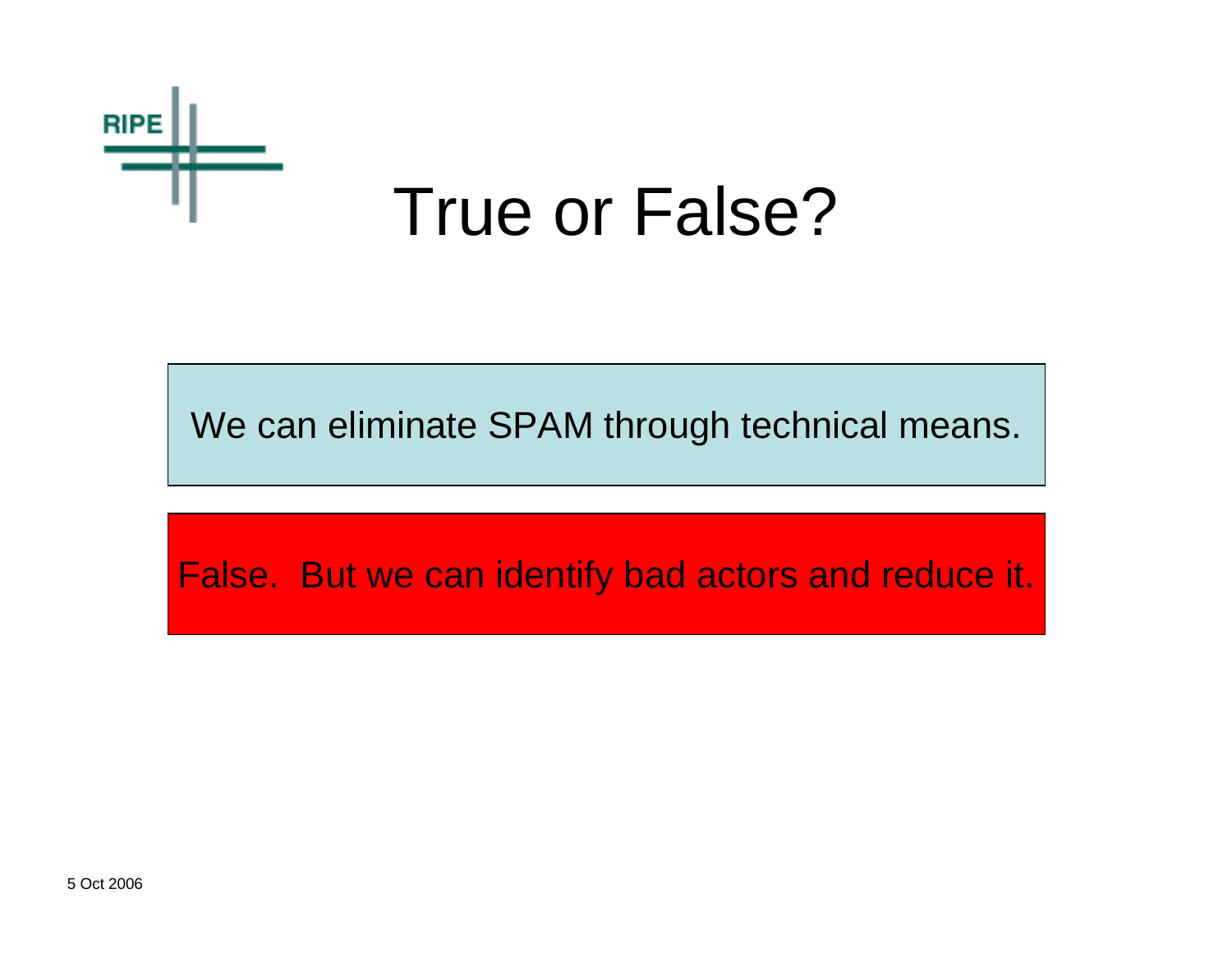

#### True or False?

We can eliminate Phishing through technical means.

True. However, improved authentication is required.

5 Oct 2006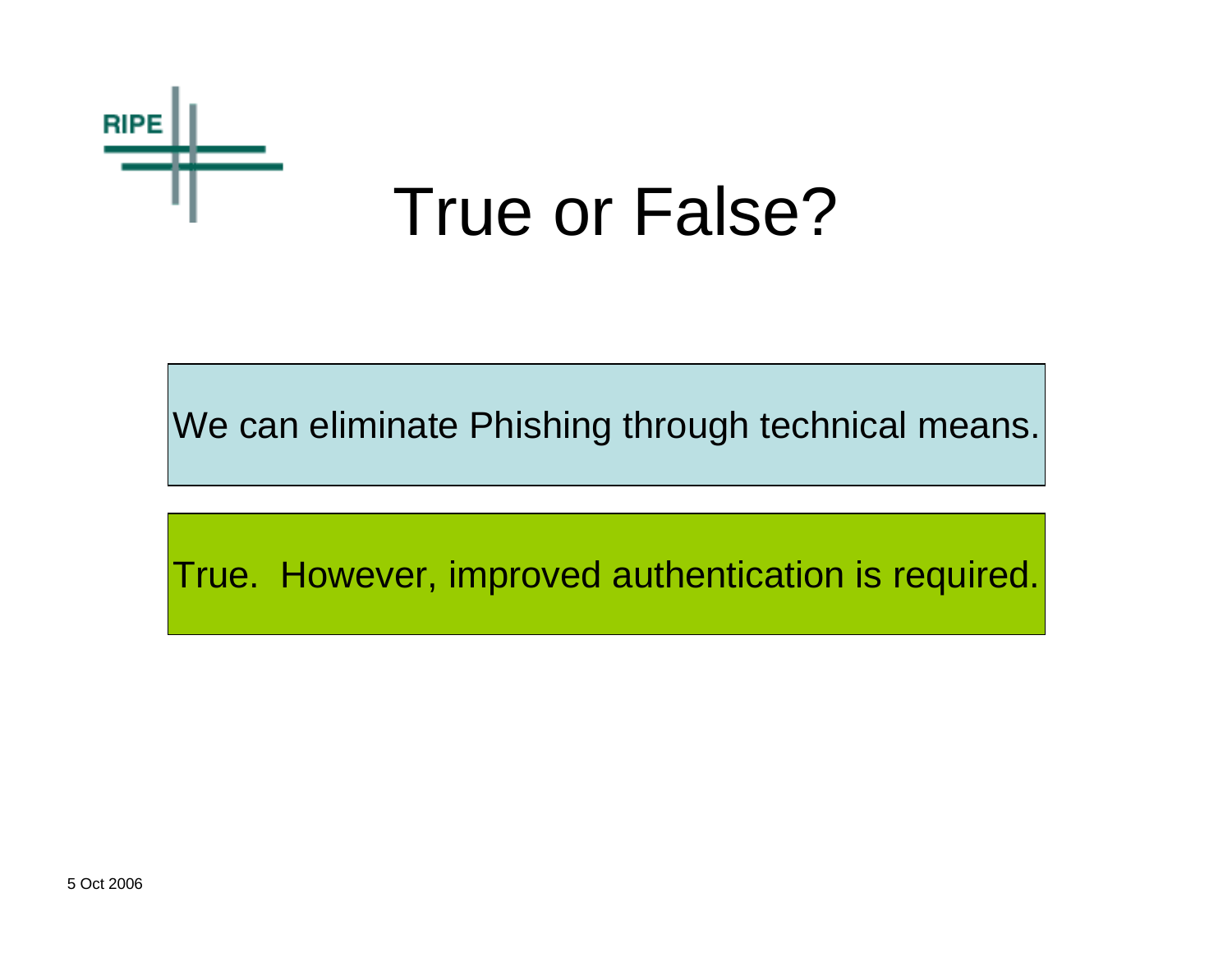

- DKIM is not a replacement for PGP or S/MIME
- DKIM is not a path-based authentication mechanism
- DKIM does not say whether a message is or is not Spam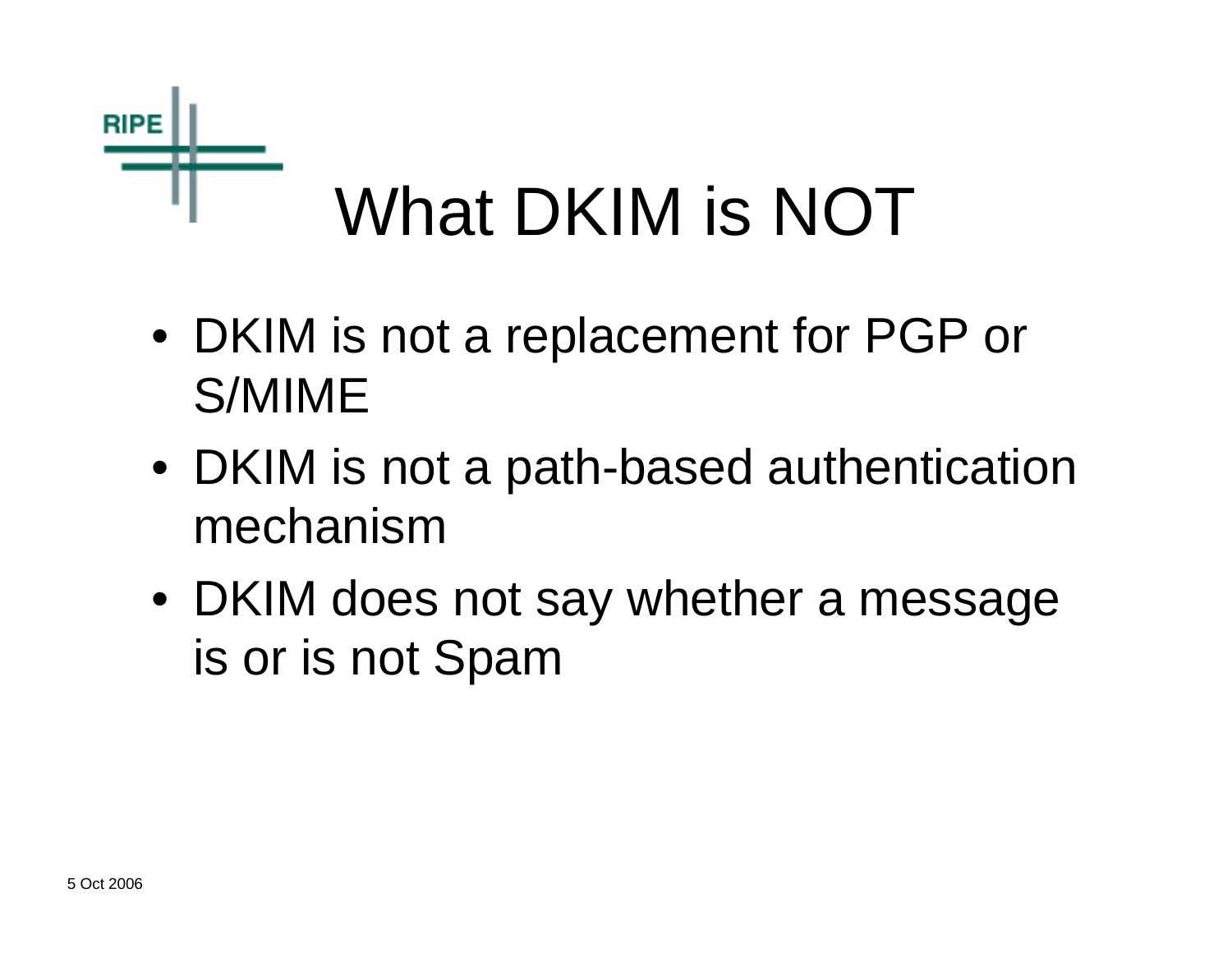

## What DKIM Is

- DomainKeys Identified Mail
- A signature-based approach that identifies a message as authorized by a domain administrator.
- Transparent to end users.
- Three key components:
	- **Links of the Company** Signature in message
	- and the state of the Public key in DNS
	- –Signing Practices in DNS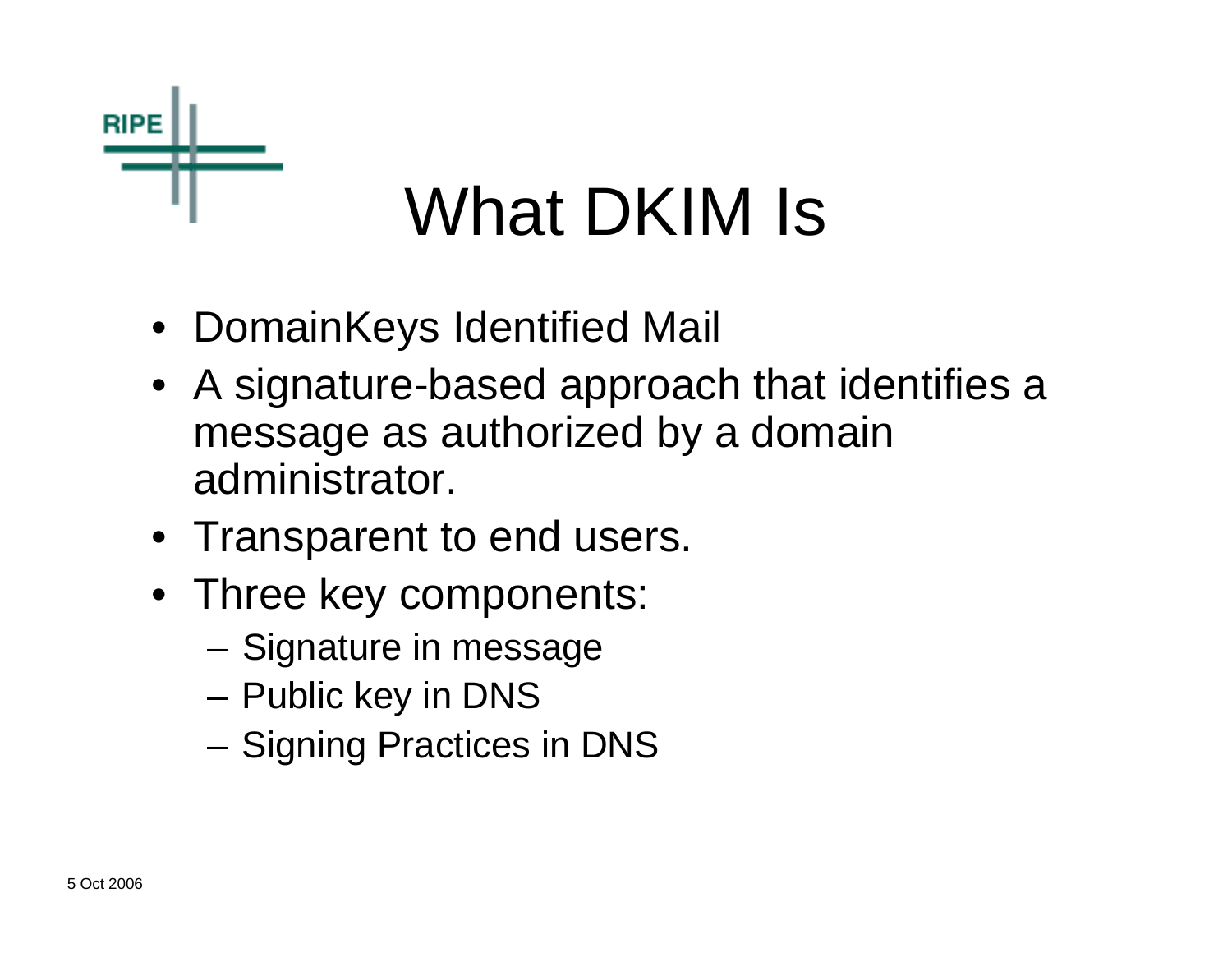

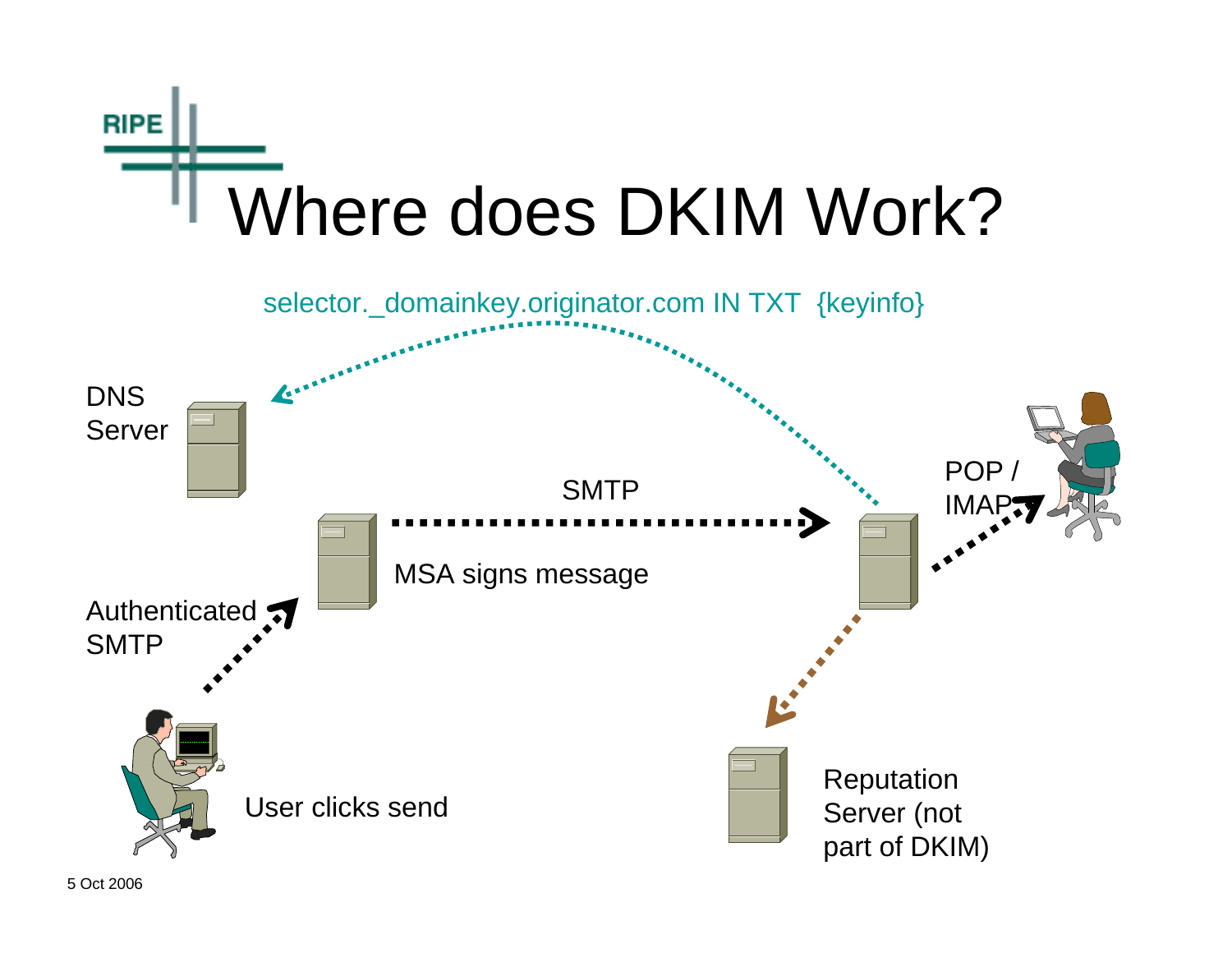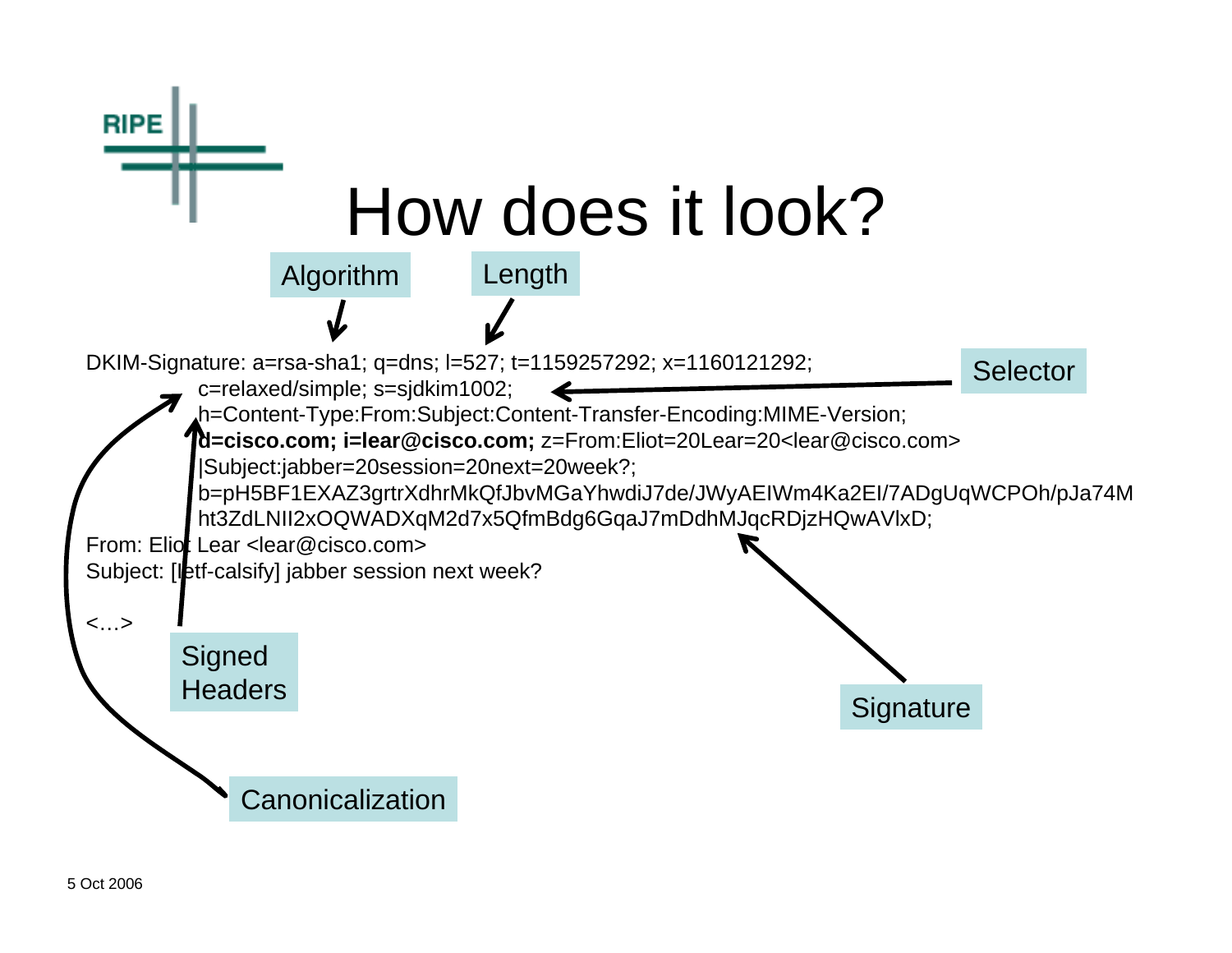

Currently TXT records. Maybe a new record later, depending on key sizes.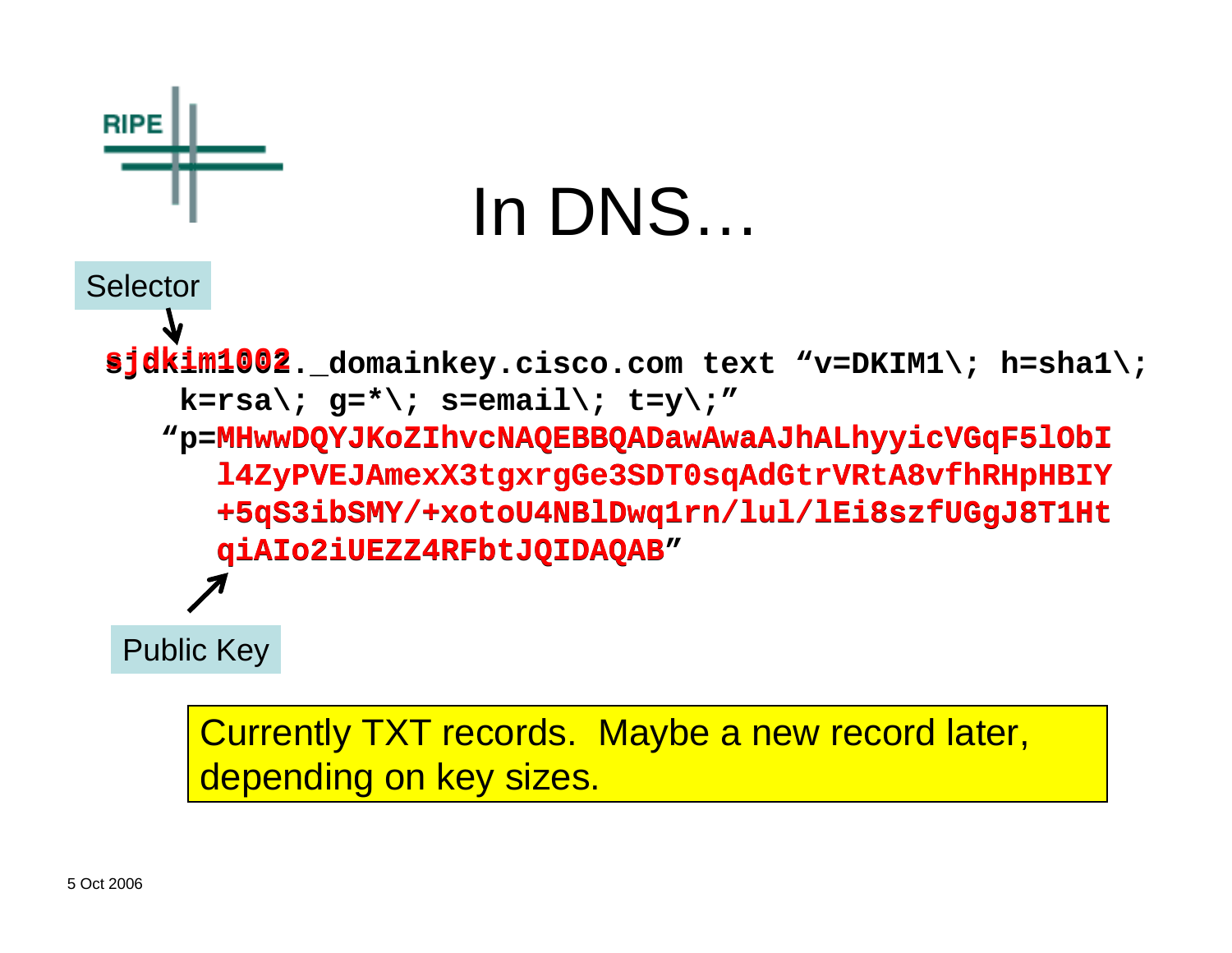

### What's Done

- Draft approved by IETF WG, awaiting IETF-wide "Last Call"
- Implementation done for sendmail.
- DKIM Consortium now building products.
- Many already using earlier verison "Domain Keys" (Yahoo!, Google)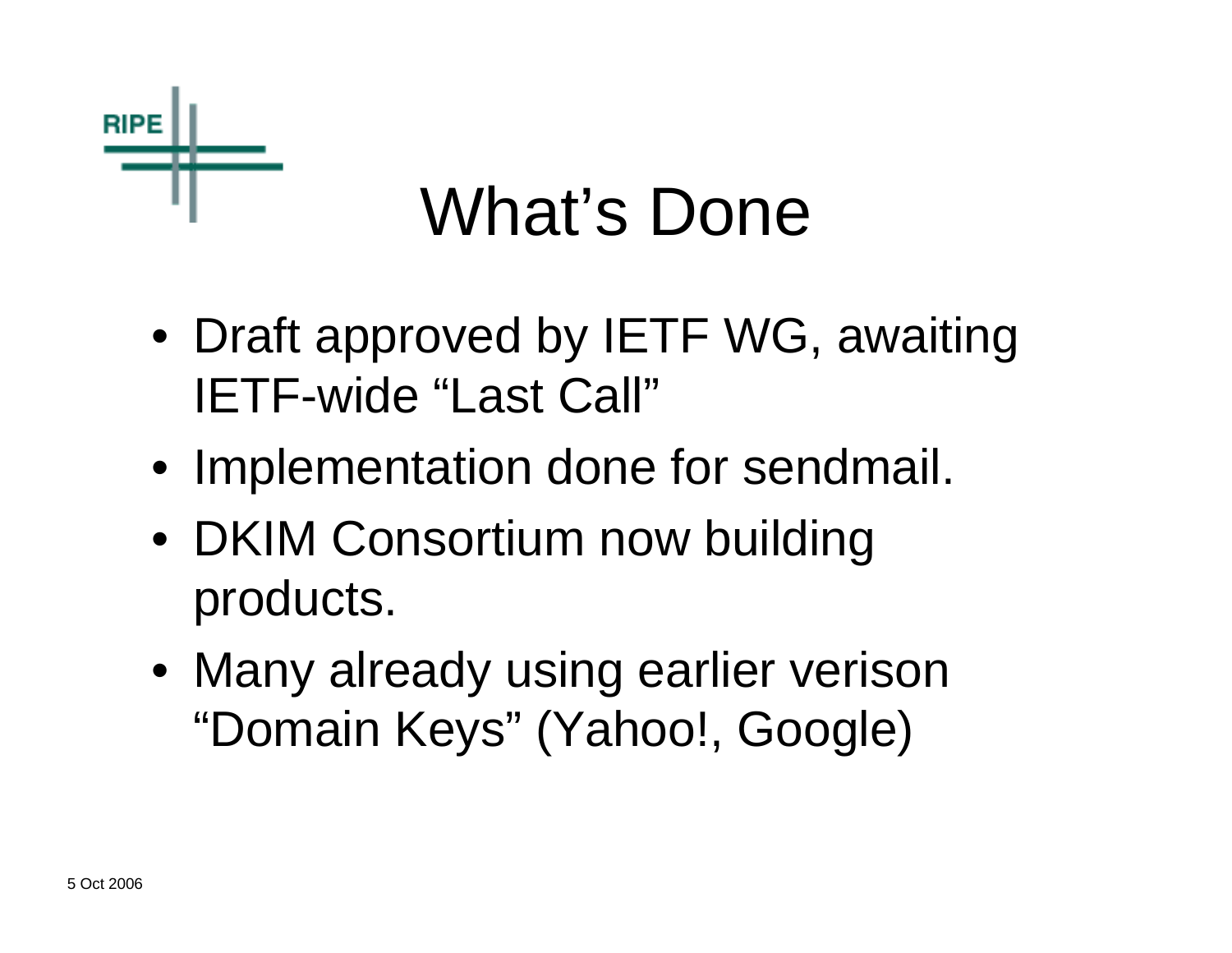

- Sender Signing Practices (SSP) in progress.
- Many will need to cut over to new version.
- Many more should implement and deploy DKIM (you can help)
- Reputation services need to make use of the identities
- We need to continue to improve authentication and security practices.